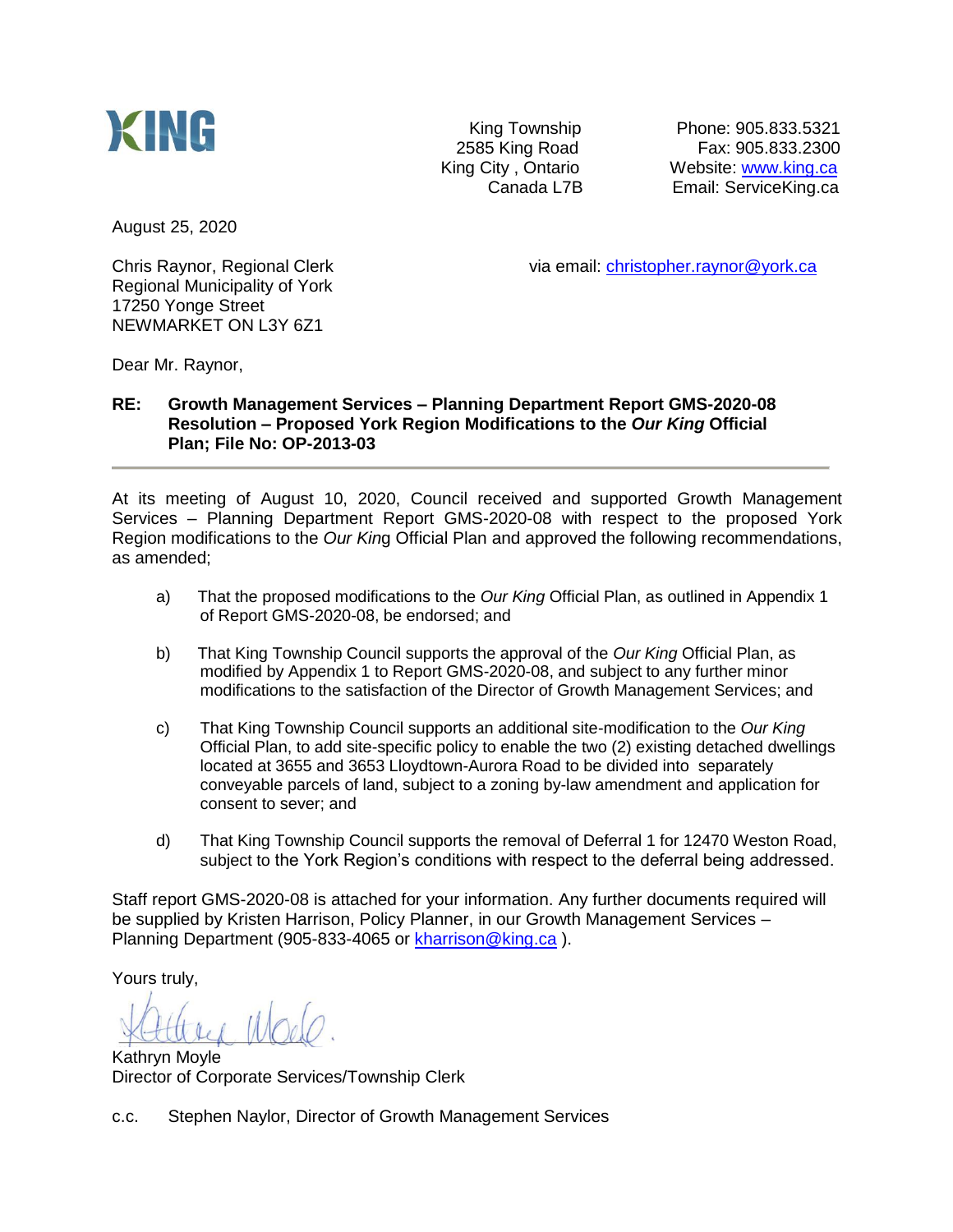

# THE CORPORATION OF THE TOWNSHIP OF KING

## **REPORT TO COMMITTEE OF THE WHOLE**

Monday, August 10, 2020

April 1980

**Growth Management Services Department Planning Division** Growth Management Services Report No. GMS-2020-08

#### RE: Proposed York Region Modifications to the Our King Official Plan File No.: OP-2013-03

#### $\mathbf{1}$ . **RECOMMENDATIONS:**

The Growth Management Services Department respectfully submits the following recommendations:

- $a)$ That the proposed modifications to the Our King Official Plan, as outlined in Appendix 1 of Report GMS-2020-08, be endorsed; and
- b) That King Township Council supports the approval of the Our King Official Plan. as modified by Appendix 1 to Report GMS-2020-08, and subject to any further minor modifications to the satisfaction of the Director of Growth Management Services.

#### $2.$ **PURPOSE:**

The purpose of this Report is to provide an update to Council on the Our King Official Plan approval process and make recommendations on proposed modifications to the Plan arising from York Region's review process.

#### $3.$ **BACKGROUND:**

The Our King Official Plan (OP) was adopted by Township Council on September 23, 2019. The adoption of the OP followed an extensive public consultation and work program that sought to develop a comprehensive long-term vision for the future of King Township as a whole, which was consistent with/ conformed to all relevant Provincial and Regional policy and regulations. The adopted OP establishes a detailed policy framework to guide growth and development in the three Villages, the Hamlets and the rural area for a planning horizon to 2031.

As the approval authority, York Region has been reviewing the Township's adopted OP to ensure consistency/conformity with the Regional Official Plan (2010) and the applicable Provincial policies and regulations. As a result of this review the Region has proposed certain modifications be made to the Council adopted Official Plan to bring it more into conformity with both Regional and Provincial policy. Township Planning staff have also requested modifications to clarify policy and be consistent with recent Township initiatives. It is anticipated that upon Council's endorsement of the proposed modifications (Appendix 1), York Region will be positioned to consider the approval of the Our King Official Plan in September 2020. The OP does not take effect until the Region approves it, and the decision becomes final following an appeal period of 20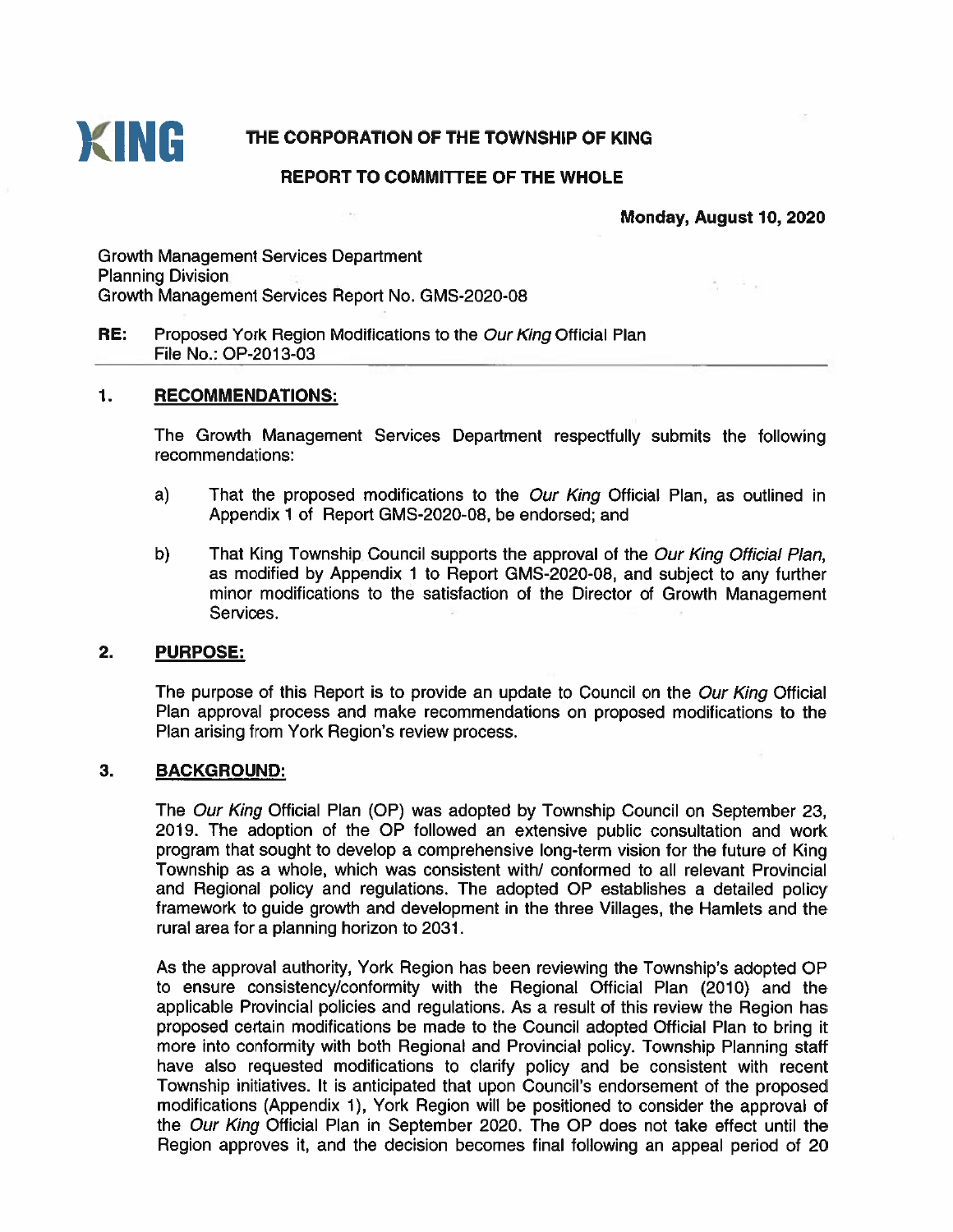days, which is currently estimated to be in mid-October.

#### 4. **DISCUSSION:**

Since the adoption of Our King, Township Staff has been working closely with York Region Staff to review and develop a series of text and schedule modifications to address:

- > Planning Act conformity as a result of the proclamation of Bill 108 More Homes, More Choice Act, 2019
- $\triangleright$  Consistency with the new Provincial Policy Statement, 2020 which took effect on May 1, 2020
- $\triangleright$  Provincial Plans consistency/conformity;
- > Regional Official Plan, 2010 conformity;
- $\triangleright$  Agency review and comments (Appendix 4);
- $\triangleright$  Public and stakeholder submissions and comments, where appropriate (Appendix 3);
- > Recent Local Planning Appeal Tribunal (LPAT) decisions for site specific developments:
- $\triangleright$  The Township's new Transportation Master Plan (TMP) 2020; and
- $\triangleright$  Typographical edits and formatting changes.

As a result of the items listed above, there are a number of modifications proposed to the OP; however, the majority are minor in nature and help to improve the clarity of the polices without altering the overall policy direction.

A general overview of the modifications by section of the OP is provided below. The overview focuses mainly on policy changes and does not identify modifications related to omissions, references, and typographical errors. For the complete detail of the proposed modifications, refer to Proposed Modification document in Appendix 1 and the track changes version of the Our King Official Plan in Appendix 2.

## **Overview of Proposed Modifications:**

### Section 1 - Introduction

 $\triangleright$  Minor modifications are proposed to fix omissions, references and typographical errors.

## Section 2 - Our Community of Communities

- > Section 2.3.1 Modifications are proposed to clarify that future growth in the Nobleton Village Reserve area will require a review and amendment to the Plan. References to a specific planning horizon for that review are proposed to be removed to be consistent with the planning time horizon in the Provincial Policy Statement, 2020.
- $\triangleright$  Section 2.3.3 Employment Growth Forecast proposed to be modified to update the employment growth forecasts for the Township to align with York Region's 2016 employment forecast base data.
- $\triangleright$  Section 2.3.5 A policy is proposed to be added to clarify that Hamlet boundary expansions are not permitted, consistent with the Provincial Growth Plan.

## Section 3 - Our Sustainable Neighbourhoods

Throughout Section 3, policy modifications are proposed to address the PPS 2020 ➤ policies related to the following: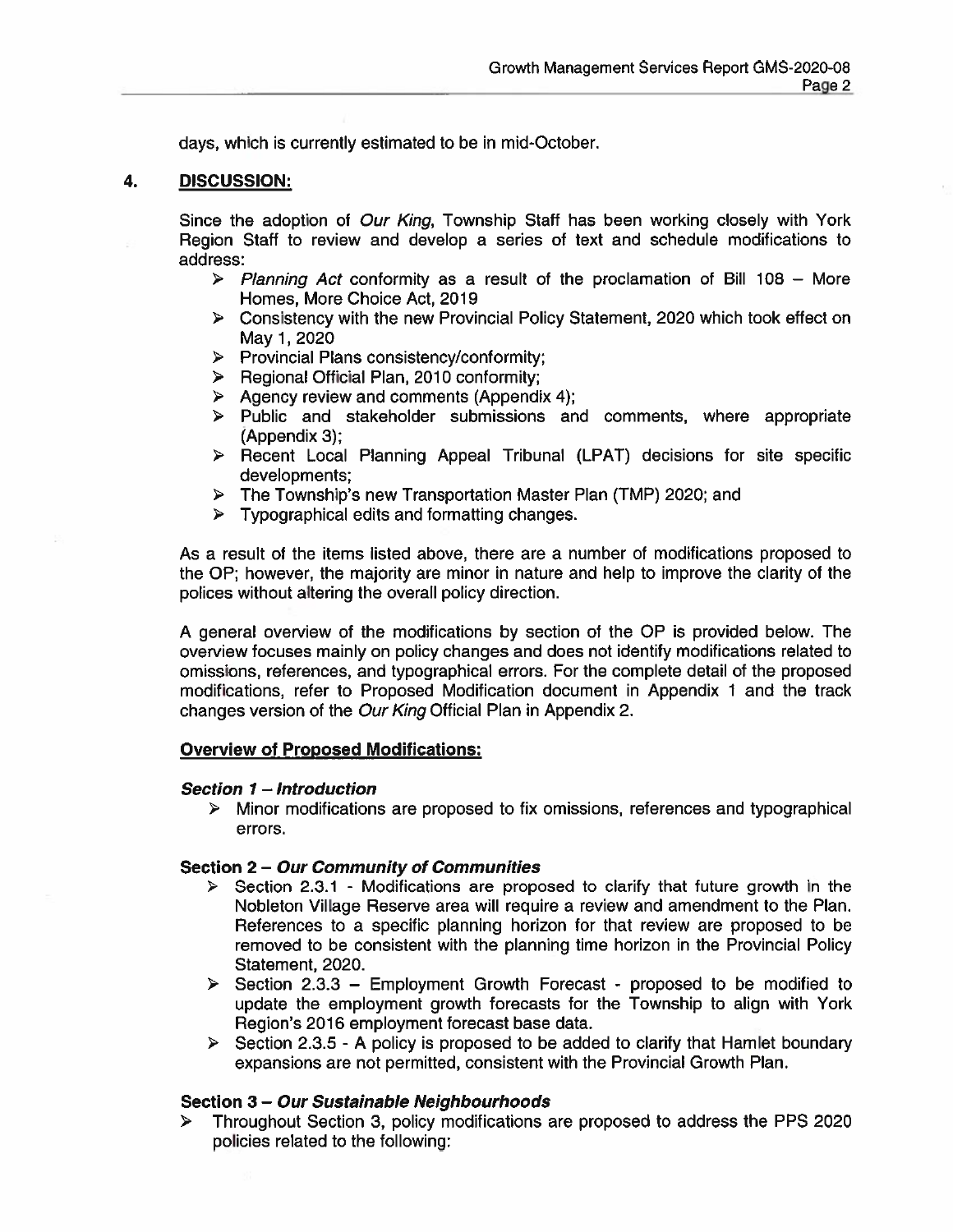- Housing modifications are proposed to be consistent with the Provincial direction that requires planning authorities to address market-based housing and affordable housing, as well as the location of housing in relation to employment opportunities.
- Natural Hazards modifications are proposed to ensure natural hazards are  $\bullet$ considered when locating infrastructure and public service facilities;
- Excess soils modifications are proposed to address protecting human health and the environment with the reuse of excess soils.
- Land Use Compatibility policy modifications are proposed to address strengthened Provincial policy, which requires that non-sensitive land uses avoid causing adverse effects on sensitive land uses, and clarify the mitigation requirements where avoidance is not possible.
- On-farm diversified uses a modification is proposed to address the PPS 2020  $\bullet$ definition of on-farm diversified uses, and to permit ground mounted solar facilities in prime agricultural areas, including specialty crop areas, only as onfarm diversified uses.
- $\triangleright$ Section 3.2.2 - additional policy and policy language is proposed to build upon and clarify the sustainable construction practices policies, such as avoiding construction during sensitive habitat life stages.
- Section 3.4.1 additional policy language is proposed to be added to clarify  $\triangleright$ increased building heights for affordable housing developments shall not exceed heights permitted in the corresponding land use designation;
- Section 3.7.8 a new policy is proposed to conform to the York Region Official Plan  $\blacktriangleright$ and York Region Archaeological Management Plan.
- $\blacktriangleright$ Section 3.8.2 - a new policy is proposed to introduce minimum distance separation requirements for on-farm diversified uses in order to prevent conflicts where food service, accommodation, agri-tourism uses and retail uses occur in proximity with existing livestock facilities and manure storage.
- $\blacktriangleright$ Section 3.8.9 - policy modifications are proposed to conform to the recent changes to the Planning Act through Bill 108 for secondary residential units. Further, new policies are proposed in this Section to clarify the where secondary residential units are permitted and not permitted within the Oak Ridges Moraine Conservation Plan Boundary.

## Section 4 – Our Pristine Environment

- York Region, Township, and Conservation Authority Staff have worked ≯ collaboratively to develop a series of proposed modifications for the Natural Heritage System (NHS), to strengthen the policies and provide clarification.
- $\blacktriangleright$ Throughout Section 4, modifications are proposed to include reference to consultation with the applicable review agencies, such as the Conservation Authority, York Region and/or the Province.
- $\blacktriangleright$ Section 4.2.1.3.e - which identifies that 'other natural heritage and hydrological features' form part of the NHS. is proposed to be modified to clarify what is intended by 'other natural heritage and hydrological features and functions' by providing examples, such as non-significant woodlands. Corresponding policies to address retention and refinements to these features are proposed to be added (see policies 4.2.1.19 and 4.2.1.20).
- Sections 4.2.2.12, 4.2.5.16, and  $6.8.2.7 -$  regarding a site alteration and tree by-law  $\triangleright$ are proposed to be modified to strengthen the language of the policy from 'consider' to 'adopt' or 'prepare', and to insert the reference to the Oak Ridges Moraine Conservation Act, 2001, so to conform to the Regional Official Plan.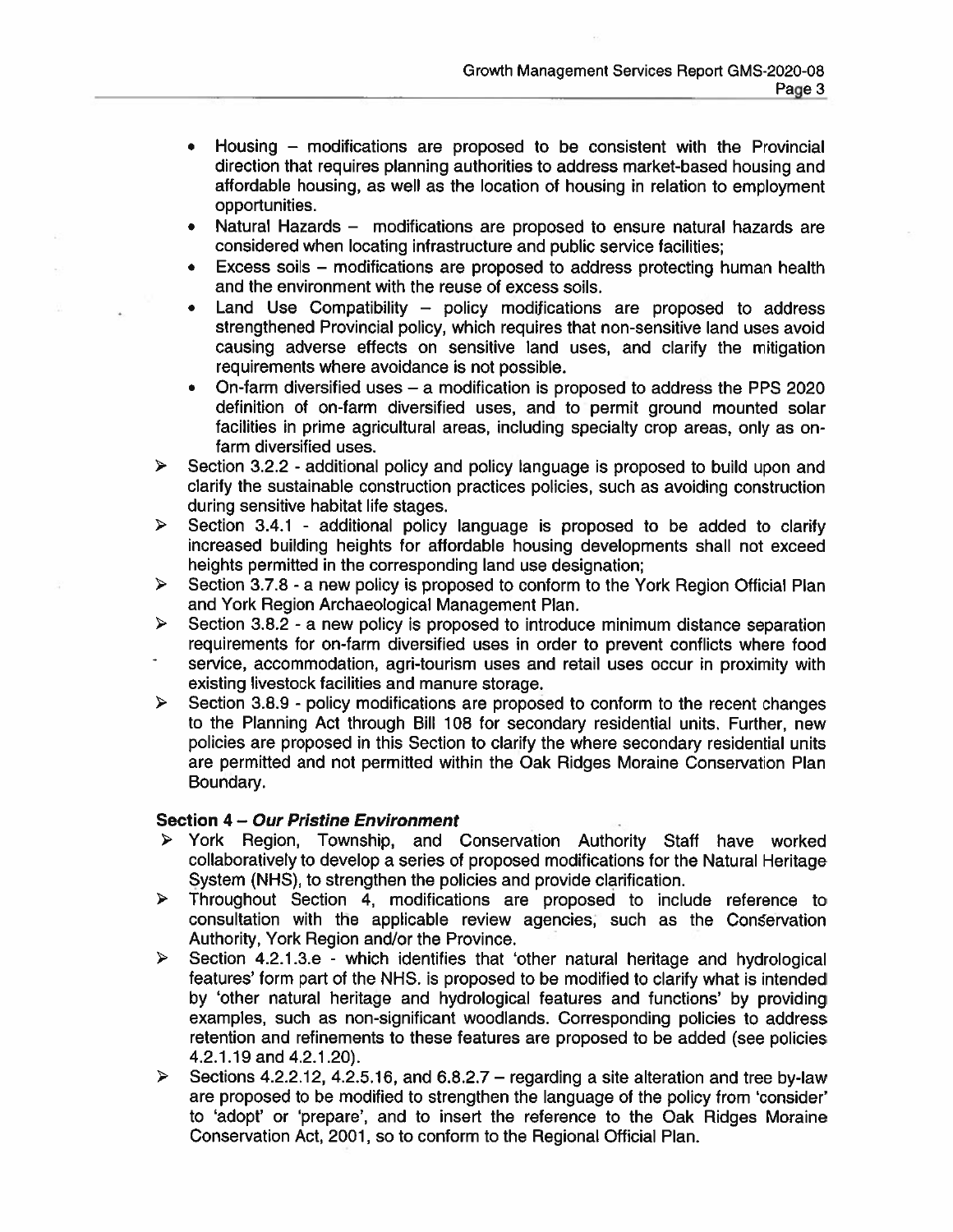- Section 4.2.3.6 new policy proposed to provide direction where key natural  $\blacktriangleright$ heritage/hydrological features overlap with natural hazards, the policy details that the greater of the minimum vegetative protective zone and natural hazard setback apply. This new policy is consistent with the Township's current development practices.
- $\blacktriangleright$ Sections 4.2.5 and 4.2.6 - proposed new policies for non-significant woodlands and non-significant valleylands to support their protection and integration with proposals, where possible. The proposed policies identify that where it is not possible to maintain the non-significant feature, compensation/ecological offsetting is required.
- Section 4.2.11 is proposed to be added to the plan. The Section is titled  $\triangleright$ "Greenbelt Plan Area Policies for the Natural Heritage System" and imbeds specific Greenbelt Plan policies in the Plan. This new Section assists with conformity to the Region's OP and will assist with implementation of the Greenbelt Plan policies through the development application review process at the local level.
- Section 4.7 Source Protection modifications to the Source Water Protection and  $\triangleright$ Wellhead Protection policies are proposed to align with the South Georgian Bay Lake Simcoe and CTC Source Water Protection Plans and clarify permitted uses in **Wellhead Protection Areas.**
- Section 4.8 the Schomberg Special Policy Area policies are proposed to be  $\triangleright$ modified to be consistent with the Special Policy Area framework that was approved by the Ministers of Municipal Affairs and Housing and Natural Resources and Forestry in 1998.

## Section 5 - Our Thriving Villages

- Section 5.2.1.8 proposed to be modified to clarify that public service facilities are ⋗ permitted throughout the Villages, in all designations.
- Z Sections 5.4 and 5.8 - The permitted residential uses in the Village Core and Mixed Use designations are proposed to specify the housing typologies permitted. Further clarification is also proposed through additional policy sections to clarify that new single and semi- detached dwellings are not permitted in these designations; however, existing single detached dwellings are permitted to continue and expand. These modifications support the Township's intensification strategy.
- Section 5.10 Employment Designation modifications are proposed to address the  $\blacktriangleleft$ strengthened policy direction in the Provincial Policy Statement, 2020 regarding protection of sensitive land uses.
- Section 5.15 proposed to be retitled as "Village Natural Heritage System  $\blacktriangle$ Designation" to reflect that within the Villages (and Hamlets) the Natural Heritage System is a land use designation and not an overlay (as it is in the countryside).
- Section 5.16 Nobleton Village Reserve is proposed to be modified to continue to  $\prec$ recognize the outer boundary of Nobleton as the "Village Boundary" and the inner boundary as the "Nobleton Urban Area Boundary". The preamble to Section 5.16 is proposed to be expanded to reiterate that a review of the Official Plan will need to be undertaken to determine the need for urban uses within the Reserve, beyond the 2031 horizon of the Plan. Any proposal for urban uses in the Reserve in the interim will be subject to local, Regional, and Provincial policies and are required to occur on the basis of full municipal water and wastewater treatment service. These changes reflect corresponding modifications to Schedule D2. This approach will be re-visited during the Township's next Official Plan Review.
- Village Site Specific Policy Areas 5, 6 and 7 and corresponding schedule ⋗ modifications are proposed to be added to the Plan to reflect recent Local Planning Appeal Tribunal (LPAT) decisions in King City, which include the files commonly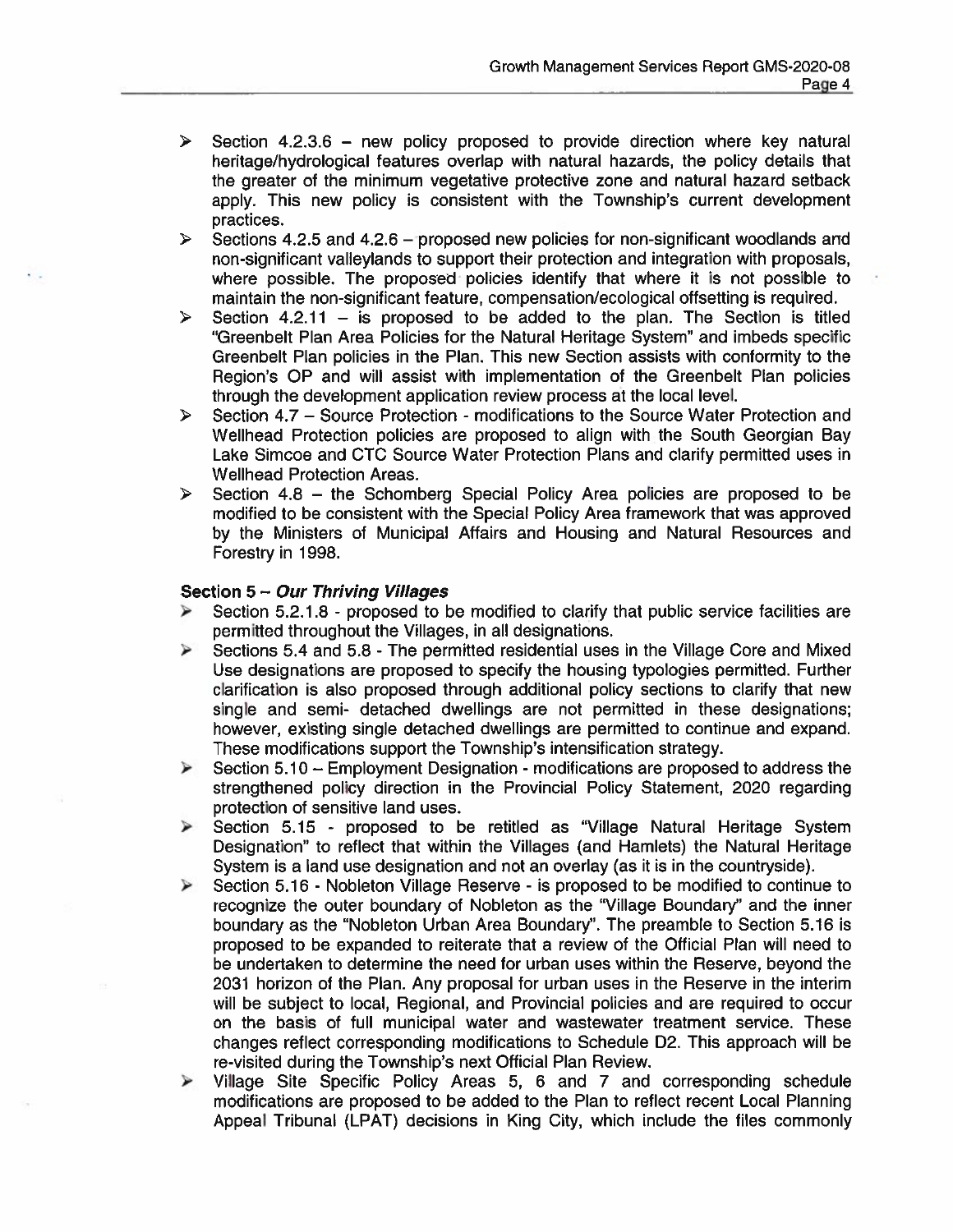referred to as 'Snowberry Consent', 'Mansions of King', and 'Bushland Heights'. The Site Specific Policy Areas simply carry forward the LPAT approved policies for each.

## Section 6 - Our Vibrant Countryside

- $\triangleright$  Policies are proposed to be clarified throughout Section 6 to reflect that major development (construction of buildings with a ground floor area of 500 square metres, or creation of four or more lots, or establishment of a major recreational use) is not permitted in the Hamlets, as per the Regional Official Plan, with the exception of public service facilities.
- > Policy additions and modifications are proposed throughout Section 6 to align with the Natural Heritage System policies of Section 4 of the Plan, and to better align with the policies of the Lake Simcoe Protection Plan.
- > Section 6.2.8 Hamlet Rural Area Designation a number of modifications are proposed to add objectives, clarify and expand the permitted uses, and establish criteria to evaluate applications for official plan amendment. These criteria establish what an applicant will need to demonstrate to the Township when seeking to re-designate lands to establish other hamlet type uses, such as hamlet residential or hamlet commercial uses.
- > Section 6.2.9 proposed to be retitled as "Hamlet Natural Heritage System Designation" to reflect that within the Hamlets (and Villages) the Natural Heritage System is a land use designation and not an overlay (as it is in the countryside).
- > Sections 6.3.2 and 6.4.2 Permitted Uses in the Agricultural and Rural Area designations - proposed to be modified to clarify that single detached dwellings are permitted where they are in accordance with the requirements of the Oak Ridges Moraine Conservation Plan and Greenbelt Plan, and when outside of the jurisdiction of the Provincial Plans, on an existing lot of record.
- Section 6.3.4.4 policy for minor lot adjustments for legal or technical reasons in the Agricultural Area is proposed to be updated to reflect and be consistent with the policy found in Section 9.2.2 (Consents) of the Plan.
- $\triangleright$  Section 6.7 Mineral Aggregates proposed to be modified to permit portable asphalt plants, wayside pits and quarries on a temporary basis without requiring an amendment to the Plan, except within the Regional Greenlands System. Additional policies are also proposed to address development in proximity to hazards and rehabilitation of pits and quarries and petroleum wells. These policy additions are necessary to conform with the York Region Official Plan and the Provincial Policy Statement, 2020.
- Section 6.8.2 General Policies for the Oak Ridges Moraine proposed to be ➤ modified to add new policies with to conform to the York Region Official Plan with respect to permitted uses in the Agricultural Area.

### Section 7 - Our Flourishing Economy

 $\triangleright$  Section 7.5 - Culture and Tourism - proposed to be modified by adding a new policy regarding the Township working with York Region to install signage along cycling routes in the Township. The modification aligns with the recommendations of the Township's Transportation Master Plan, 2020.

### Section 8 - Our Infrastructure and Networks

- Section 8.2 policy modifications are proposed to prohibit new waste disposal sites in the Regional Greenlands System in conformity with the York Region **Official Plan.**
- > Policies in Sections 8.2.1 (General Infrastructure Policies), 8.3.1 (General Water and Wastewater Servicing Policies), and 8.4 (Stormwater Management) are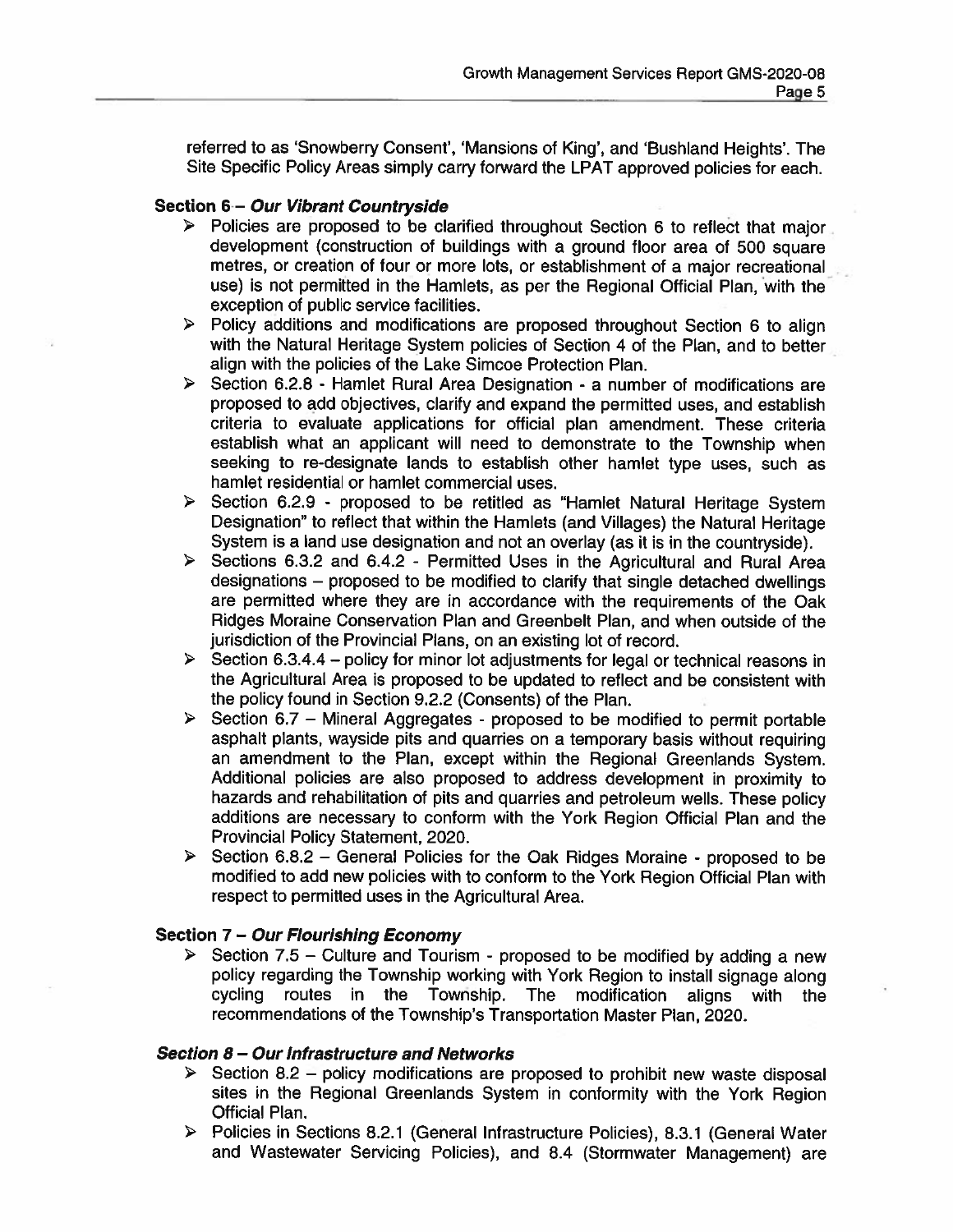proposed to be modified to align with the direction of the new Provincial Policy Statement, 2020 to protect the environment and public safety.

- $\triangleright$  Section 8.5 Transportation, Transit and Mobility proposed to be modified to reflect the road classifications and recommendations of the Transportation Master Plan, 2020. Further, Section 8.5.1.14 is proposed to identify that future linkages and proposed Township roads on Schedule F are conceptual only.
- Section 8.6 Energy a new policy is proposed that will provide the Township  $\blacktriangleright$ the flexibility to consider preparing a Township-wide Community Energy Plan. Further proposed policies in this Section encourage utility networks to adapt to emerging technologies and consider complementary uses on utility corridors, such as trails.

### Section 9 - Implementation of Our Plan

- $\triangleright$  To address conformity with the new PPS, an Excess Soil Management Plan is proposed to be added to the list of Submission Requirements in Table 4.
- $\triangleright$  Section 9.2.2 Consents policy modifications and additions are proposed to ensure that adequate private water and sewage services are evaluated for lot creation proposal outside the Villages.

### Section 10 - Interpretation of Our Plan

> Definitions are proposed to be modified in accordance with the Provincial Policy Statement 2020, Provincial Plans, and York Region Official Plan.

## **Schedules**

Several minor modifications are proposed to the Our King Official Plan Schedules, which are detailed in Appendix 1.

### **Public Comments and Landowner Submissions**

All input received leading up the adoption of the Our King Official Plan and post-adoption (to July 24, 2020) has been taken into consideration while preparing the draft<br>modifications as attached in Appendix 1. These public comments and landowners submissions are outlined in the Public Comment Response Matrix attached as Appendix 3 to this Report. The majority of these comments can be grouped into the topic areas outlined below. On July 30, 2020, a copy of the Draft Proposed Modifications (Appendix 1), Track Change Version of the Our King Official Plan, and the Public Comment Response Matrix (Appendix 3) were posted on the Township's Speaking and an email notification was sent to interested parties. Previous public comment response matrixes (prior to August 19, 2019) can also be found on the Official Plan Review page of Speaking: https://speaking.king.ca/official-plan-review.

### Nobleton - Growth Management and Village Reserve

Landowner submissions raise concerns with the population forecasts for the Village of Nobleton. The Our King Official Plan (OP) provides a comprehensive growth management strategy for the entirety of the Township to the Planning time horizon of 2031. Section 2.3.2 of the OP identifies that Nobleton is expected to grow to a population of 6,750 persons within this time horizon. The population forecast for Nobleton is aligned with the existing servicing capacity for the Village as per comments received by York Region. The focus of growth for the Township is the Village of King City to the 2031 Planning horizon due to available servicing capacity. Planning Staff acknowledge that there is an Environmental Assessment in progress for the Urban Area of Nobleton to explore potential options to provide future capacity. Population growth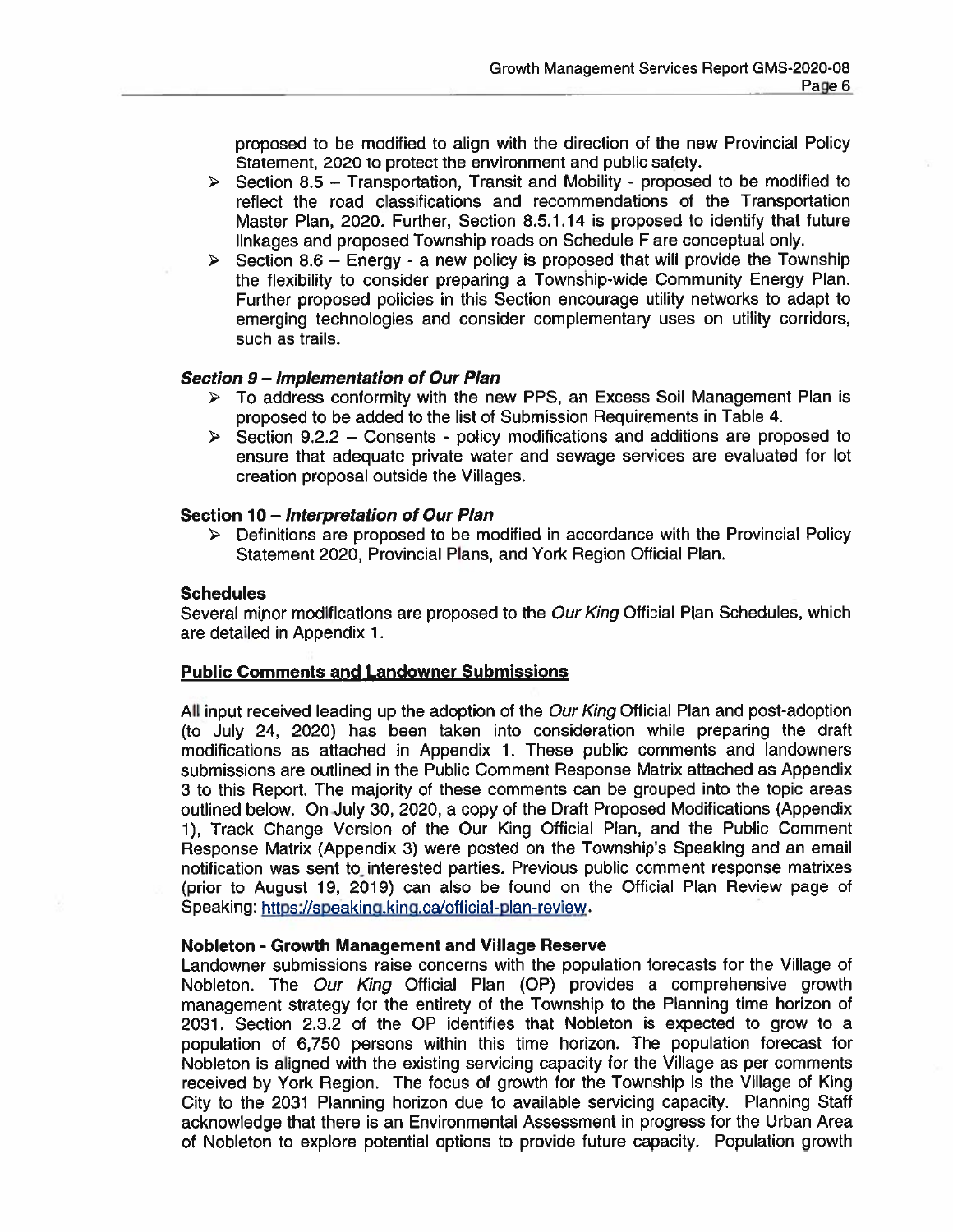forecasts for the Township, including for the Village of Nobleton, will be considered following the Region's ongoing Municipal Comprehensive Review ("MCR"), and through the Township's Official Plan next conformity exercise to be initiated following the completion of the MCR.

Several submissions have also been received from landowners located outside the Urban Area of Nobleton, within the Nobleton Village Reserve. The Nobleton Village Reserve and is not planned to accommodate urban uses or significant growth in the time horizon of the OP. Over the long term, the Nobleton Village Reserve may provide land to accommodate growth, subject to a future review (including an Environmental Assessment) and amendment to the Plan. It is noted that modifications are proposed by the Township and Region to the labels of the outer and inner boundaries of Nobleton. The inner boundary is proposed to change from "Village Boundary" to "Nobleton Urban Area Boundary" and the outer boundary is proposed to change from "Nobleton Reserve Area Boundary" to "Village Boundary". These modifications are consistent with the boundary titles in the Nobleton Community Plan (OPA 57/ 570), the Regional Official Plan, and Provincial Plans which indicate the outer boundary of Nobleton as the settlement area boundary.

#### **Hamlet Boundaries**

The Our King Official Plan is the Township's first conformity exercise with the Greenbelt Plan and as such is the Township's opportunity to refine and delineate the boundaries of the Hamlets within the Greenbelt Area. It is noted that in 2003, the Township undertook its Oak Ridges Moraine Conformity exercise in accordance with the Provincial Oak Ridges Moraine Conservation Act, 2001, and implementing Plan. This exercise resulted in amendments to the boundaries of the Hamlets within the Oak Ridges Moraine Conservation Plan (ORMCP) (for Kettleby, Snowball, and part of Pottageville), which were generally refined to reflect the limits of the existing Hamlet uses. Through the development of this OP, the boundaries of Laskay, Pottageville, Ansnorveldt, and Lloydtown were further delineated.

#### Laskay

Since the adoption of the OP in September 2019, three submissions have been received regarding the boundary of Laskay. Two of the landowner submissions seek to have lands included in the Laskay boundary:

- $\triangleright$  Westlin Farms, 12470 Weston Road requesting to be kept within the Laskay Hamlet Boundary and designated Rural Area. This property is subject to an outstanding appeal to York Region's Official Plan (2010) and as such, York Region is proposing a site-specific deferral for this property unit such time as the matter of the appeal is dealt with . A modification is proposed to Schedule E to identify the limits of 'Deferral 1'.
- $\triangleright$  Brutto Consulting submission, 25 Laskay Mills Drive requesting to be kept within the Laskay Hamlet Boundary and designated for employment uses. In order to allow the Township the opportunity to further review and assess the Township's land use needs in the vicinity of King Road and Highway 400 together with the Hamlet Boundary, Planning Staff recommend a site-specific deferral (non-decision) for the Subject Lands. A modification is proposed to Schedule E to identify the limits of 'Deferral 2'. Following the completion of a review and assessment, and Township Council's endorsement of a preferred land use approach, the Township would be in a position to request a decision on this site-specific deferral.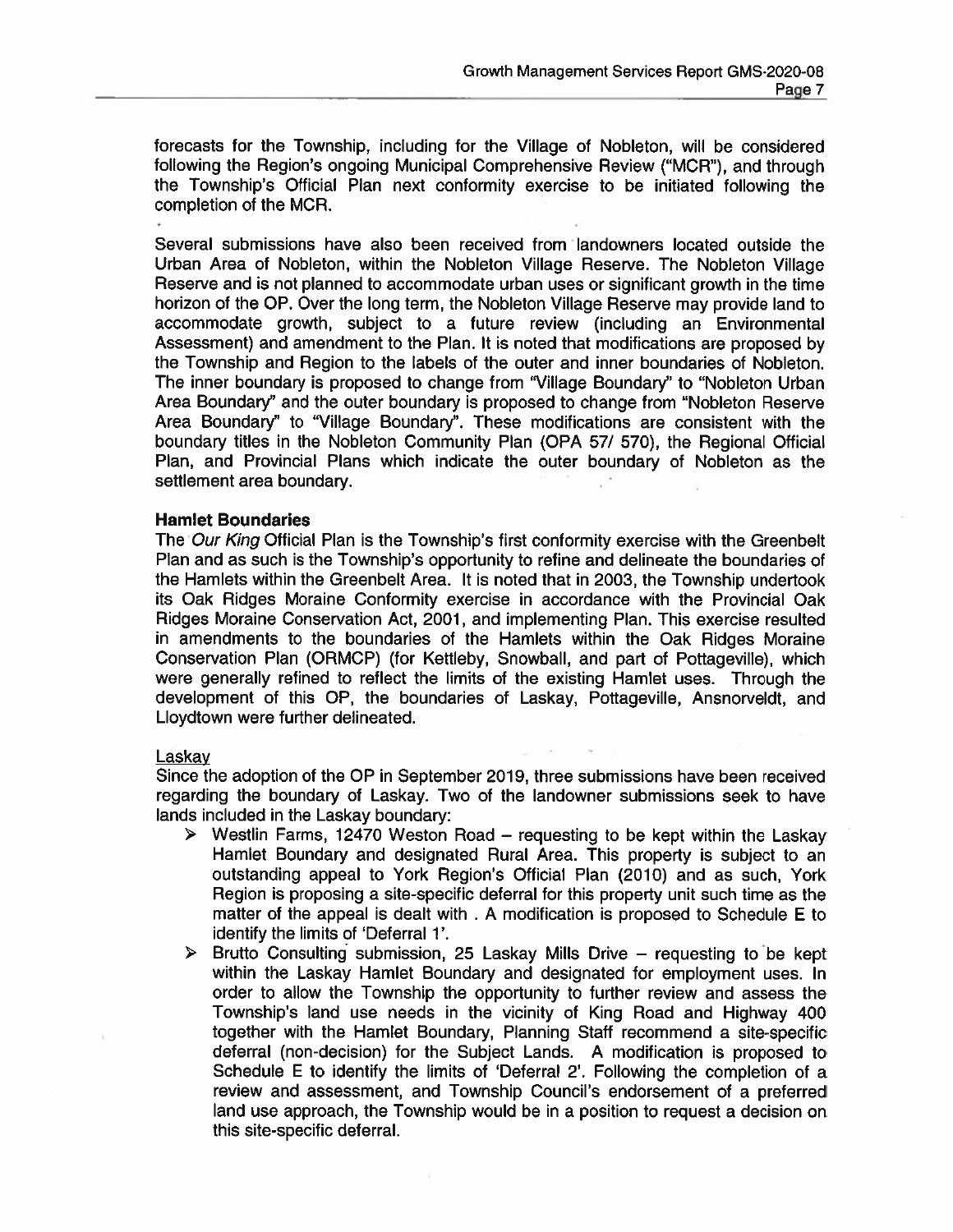On a general, guiding principles level, Township's Hamlets are anticipated and planned as principally residential communities, with appropriate and compatible small-scale commercial and employment uses, as well as community facilities. During the planning horizon of the OP, the Hamlets are anticipated to accommodate limited growth in the form of infilling in a manner that protects and enhances their unique identities and ensures that they remain distinct from the Township's Villages. However, in light of:

- Section 1.3 of the adopted Official Plan, which identifies, in part, that this Plan "Establishes a foundation and vision for long-term planning, including setting out the Township's long-term intentions with respect to the long-term revitalization of the Village core areas, economic opportunities created by the Highway 400 corridor and the potential for long-term growth to be accommodated in the Township";
- Section 1.4 of the adopted Official Plan, which identifies, in part, that "In the long- $\bullet$ term, it is the vision for the Township to capitalize upon the opportunities afforded by Highway 400, by working with the Province of Ontario and York Region to identify potential employment lands on this corridor."; and
- Once established through the Township's current Official Plan Review process,  $\bullet$ Hamlet boundary expansions are not permitted, consistent with the Provincial Growth Plan:

Planning staff are recommending a site-specific deferral for the lands located at 25 Laskay Mills Drive in order to allow the Township the opportunity to further review and assess the Township's land use needs in the vicinity of King Road and Highway 400 together with the Hamlet Boundary, as noted above.

In addition to the landowner submissions noted above, comments from one member of the public identify concerns that the Hamlet Boundary of Laskay has shifted too far away from the historic center around the East Humber River. Refer to the Public Comment Response Matrix in Appendix 3 to review the details of all submissions.

## Pottageville

Based on comments received from a member of the public regarding lands at the north end of the Hamlet of Pottageville, Township Planning Staff are proposing a modification to include three lots that were recently created and/or zoned for hamlet residential purposes.

## **Hamlet Rural Area Designation Policies**

Submissions on behalf of landowners with lands designated Hamlet Rural Area in Kettleby have been made to the Township expressing concerns that the designation does not provide for lot creation and uses permitted by the Official Plan.

This Official Plan Review is the Township's opportunity to re-evaluate existing policies and to institute a growth management framework for the entirety of the Township, which the Township's previous policy framework did not provide. The OP identifies that Hamlets will accommodate limited growth in the form of infilling in a manner that protects and enhances their unique identities and ensures that they remain distinct from the Township's Villages.

The Township has a total of seven (7) Hamlets and of these, four (4) have significant vacant tracts of lands designated "Hamlet Rural Area". Given the amount of land designated as "Hamlet Rural Area" throughout the Township, and the limited amount of growth that the Hamlets are anticipated to accommodate, Planning Staff find it appropriate to consider the locations, for future uses such as hamlet residential, hamlet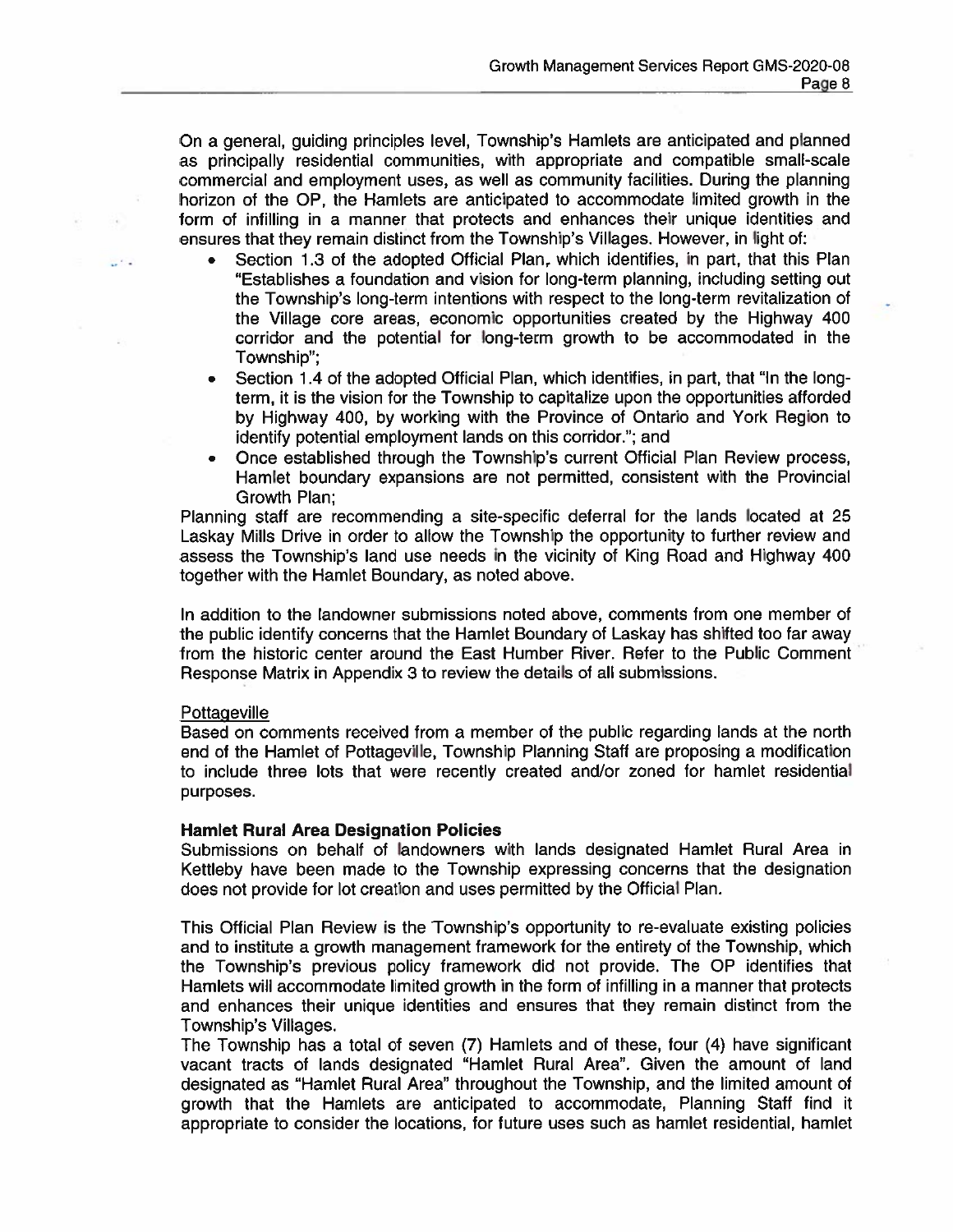$\mathbf{r} = \mathbf{r}$ 

commercial and hamlet employment, through site-specific Official Plan Amendment Applications. As such, a number of modifications are proposed to Section 6.2.8 of the Plan to add objectives, clarify and expand the permitted uses, and establish criteria to evaluate development applications. The criteria establish what an applicant will need to demonstrate to the Township when seeking to re-designate lands.

#### **Natural Heritage System**

A number of public comments and landowner submissions identify that the limits Natural Heritage System or key natural heritage or hydrological features have been incorrectly identified on their lands.

The Natural Heritage System and key natural heritage and hydrological feature mapping data included in the OP Schedules is a combination of data obtained from the Conservation Authorities, York Region, and the Province of Ontario. This information is collected and based upon high-level information sources, and detailed field work tends not to inform the precise delineation of the boundaries of the various environmental features. It is typically at the time of a site-specific development or site alteration proposal, the precise location and extent of any key natural heritage/hydrological features are determined through a Natural Heritage Evaluation, in accordance with Section 4 of the OP. The Official Plan allows for the boundaries of the features to be revised in accordance with the more detailed work. Furthermore, policies 4.2.2.4 and 4.2.2.6 address delineation and refinements to features through the development review process.

### Density in Village Site Specific Policy Area 1 (OPA 89)

Comments from two landowners within the Village Site Specific Policy Area-1 (King City East) raise concerns with how density is calculated in the adopted OP, which they feel may result in lower unit yields for their lands, based on outdated natural heritage feature mapping, than the King City Community Plan allows.

In the adopted OP, the lands to be excluded from the density calculation are limited to those lands that are within a key natural heritage feature. Lands within the required buffer can be included in the calculation of gross density (but cannot be developed) provided the buffer and features are transferred into public ownership as a condition of development approval.

The mapping of key natural heritage and key hydrological features in the adopted OP was based on latest data available at the time of completing the schedules. The policies of the OP allow refinement to the limits of features, as confirmed through detailed reports prepared during the development review process. Planning Staff find the policy framework of the adopted OP to be appropriate.

The Schedule D1 to the OP is proposed to be modified to remove the lands located at 13711 Keele Street and 13436 Dufferin Street from the Village Site Specific Policy Area-1. The lands would be subject to the Neighbourhood policies which to provide for some flexibility in density, in accordance with policy 5.6.3.2. Policy 5.6.3.2 provides an opportunity to increase the density above 7 units per hectare (uph) up to 12 uph for developments, provided certain criteria is achieved.

### **Site Specific Development Proposals**

Comments regarding several site-specific development proposals have been received throughout the Official Plan Review process. Where it is appropriate to incorporate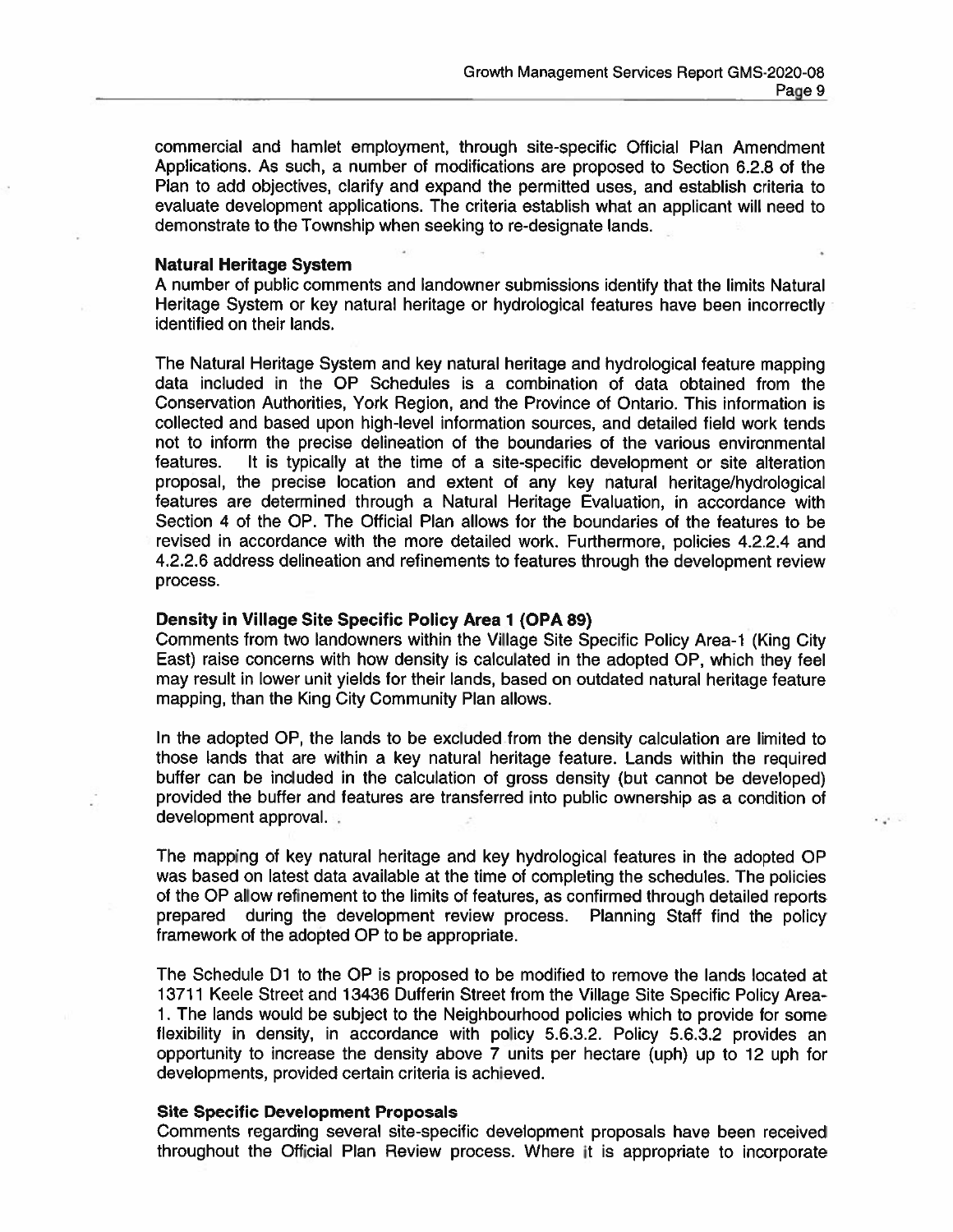general policies within the Plan and to provide clarity, modifications have been proposed; however, it was not the intent of the process to facilitate site-specific development approvals.

## **Employment Conversions**

Prior to the adoption of the OP in September 2019, comments requesting a deferral of adoption for the King City Employment Lands were received. The request identified the ongoing Municipal Comprehensive Review and employment area conversion request for these lands before the Region. The Township cannot include alternative uses for these or any lands which does not conform to the policies of the Regional Official Plan. In the event that the Region approves the conversion of these lands as per Council's previous comments, the conversion can then be formally considered by the Township.

Employment lands are an important component of the Township's overall growth management strategy and as such Township Staff find it appropriate to keep the lands and the adopted site-specific policy framework in the OP, as it moves forward to a decision by York Region.

The conversion of employment lands to a non-employment use can only be considered through the Regional Municipal Comprehensive Review (MCR). Planning Staff acknowledge that the land owner has made a submission through the MCR process for a partial conversion, and that process is currently underway. It is further acknowledged that the OP is required to be updated within one year of the completion of the Region's MCR. Any employment land conversions approved by the Region through its Municpal Comprehensive Review can be updated during the Township's next conformity exercise.

## **Next Steps**

The proposed modifications to the Official Plan identified herein have been developed, in consultation with York Region Staff, with input from agencies, key stakeholders and the public. Specifically, the modifications:

- $\triangleright$  Are consistent with the Provincial Policy Statement, 2020, and
- > Conform to (or not conflict with) the Greenbelt, Growth, Oak Ridges Moraine Conservation, and Lake Simcoe Protection Plans;
- > Conform to York Region's Official Plan (2010);
- $\triangleright$  Carries forward recent Township initiatives including Transportation Master Plan (2020); and
- $\triangleright$  Alian with the vision, goals, objectives and intent of the Council adopted Our King Official Plan.

Planning Staff recommend that Township Council advise York Region that the proposed modifications are acceptable and that the Our King Official Plan be approved. in accordance with the modifications identified in Report GMS-2020-08.

In September 2020, York Region Committee of the Whole will consider a Regional Staff Report regarding the approval of the Our King Official Plan, as proposed to be modified. The Committee's decision will then go to Regional Council for a final decision.

Once York Region Council renders a decision on the OP, notice of the decision will be circulated in accordance with the Planning Act, which will provide the required 20 day appeal period. Pending York Region Council's decision and any appeals to the LPAT, the OP, in whole or in part, would come into force and effect.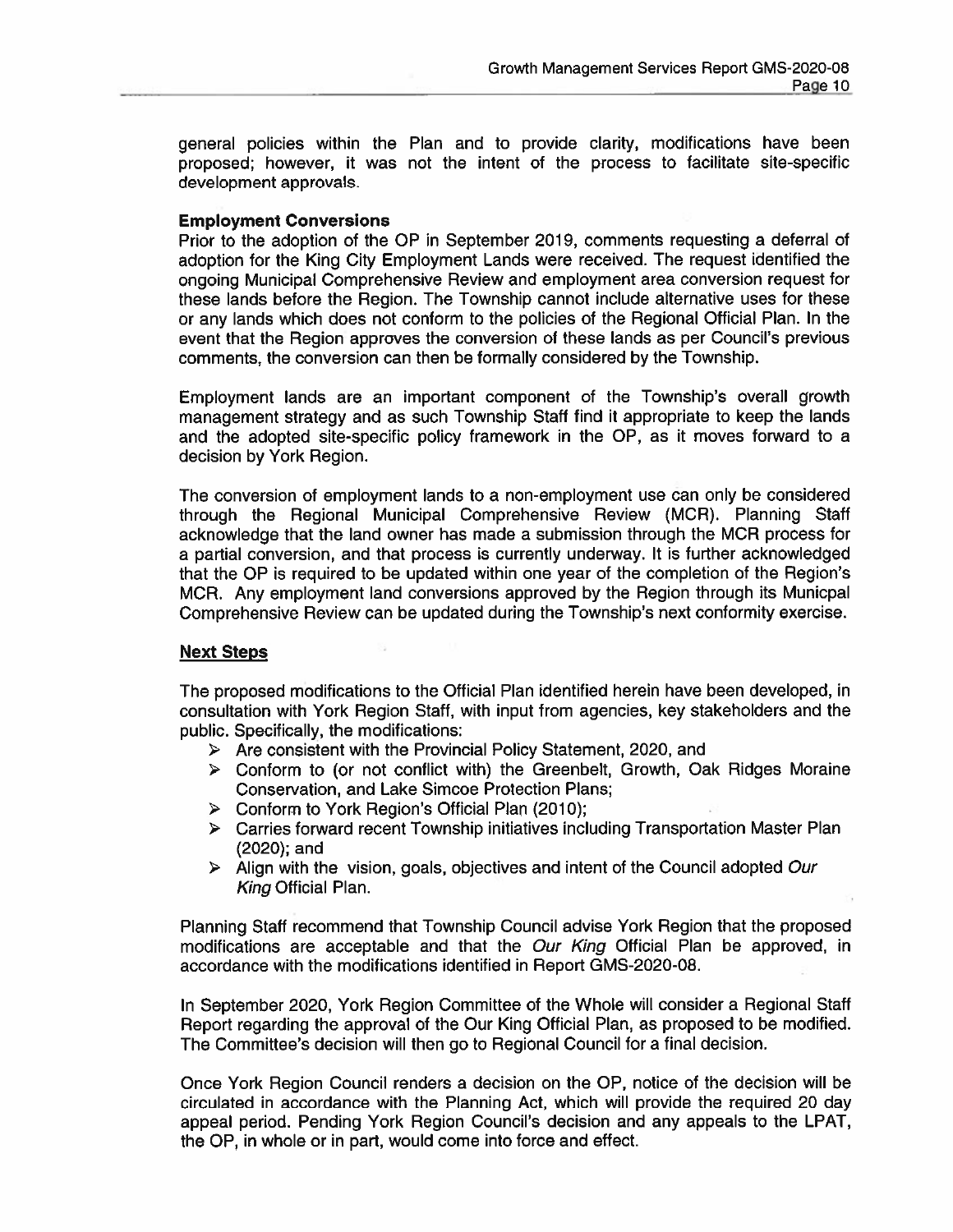The approval of the Our King Official Plan will position the Township well for growth management in the future in accordance with a comprehensive and leading edge policy regime.

#### 8. **INTEGRATED SUSTAINABILITY PLAN LINKAGE:**

The Our King Official Plan and proposed modifications contributes to the implementation of a broad range of appropriate action items for all four (environmental, economic, sociocultural, and financial) pillars of King's Integrated Community Sustainability Plan. including in particular, the following immediate priorities identified:

- Strengthen King's planning legislation and by-laws to reinforce environmental  $\bullet$ protection and public health and safety, and create a natural heritage inventory;
- Develop a strategy for intensification and infill; and
- Update and implement the village plans.

#### $9<sub>1</sub>$ **FINANCIAL IMPLICATIONS:**

Funds to continue post-adoption processing are sourced from the Planning Departments **Operating Budget.** 

#### 10. **CONCLUSIONS:**

The purpose of this Report is to present the proposed modifications to the Our King Official Plan for Council's consideration and endorsement. Township Planning Staff are satisfied that the proposed modifications maintain the vision, goals, objectives and intent of the Our King Official Plan that were developed throughout a comprehensive public process. Planning Staff are supportive of the modifications attached as Appendix 1 and will continue to work with York Region Staff towards the anticipated September 2020 approval by the York Region.

It is respectfully recommended the proposed modifications to the Our King Official Plan as outlined in Appendix 1 be endorsed, as per the Recommendations in Section 1 of this Report.

#### $11.$ **ATTACHMENTS:**

Appendix '1' - Draft Modifications to the Our King Official Plan, August 2020 Appendix '2' - Track Changes Version of the Our King Official Plan, August 2020 Appendix '3' - Public Comment & Response Matrix (August 2020) Appendix '4' - Agency Comments & Response Matrix, (August 2020)

Prepared By:

Kristen Harrison, MCIP, RPP **Policy Planner** 

Submitted By:

Stephen Naylor, MCIP, RPP Director of Growth Management Services